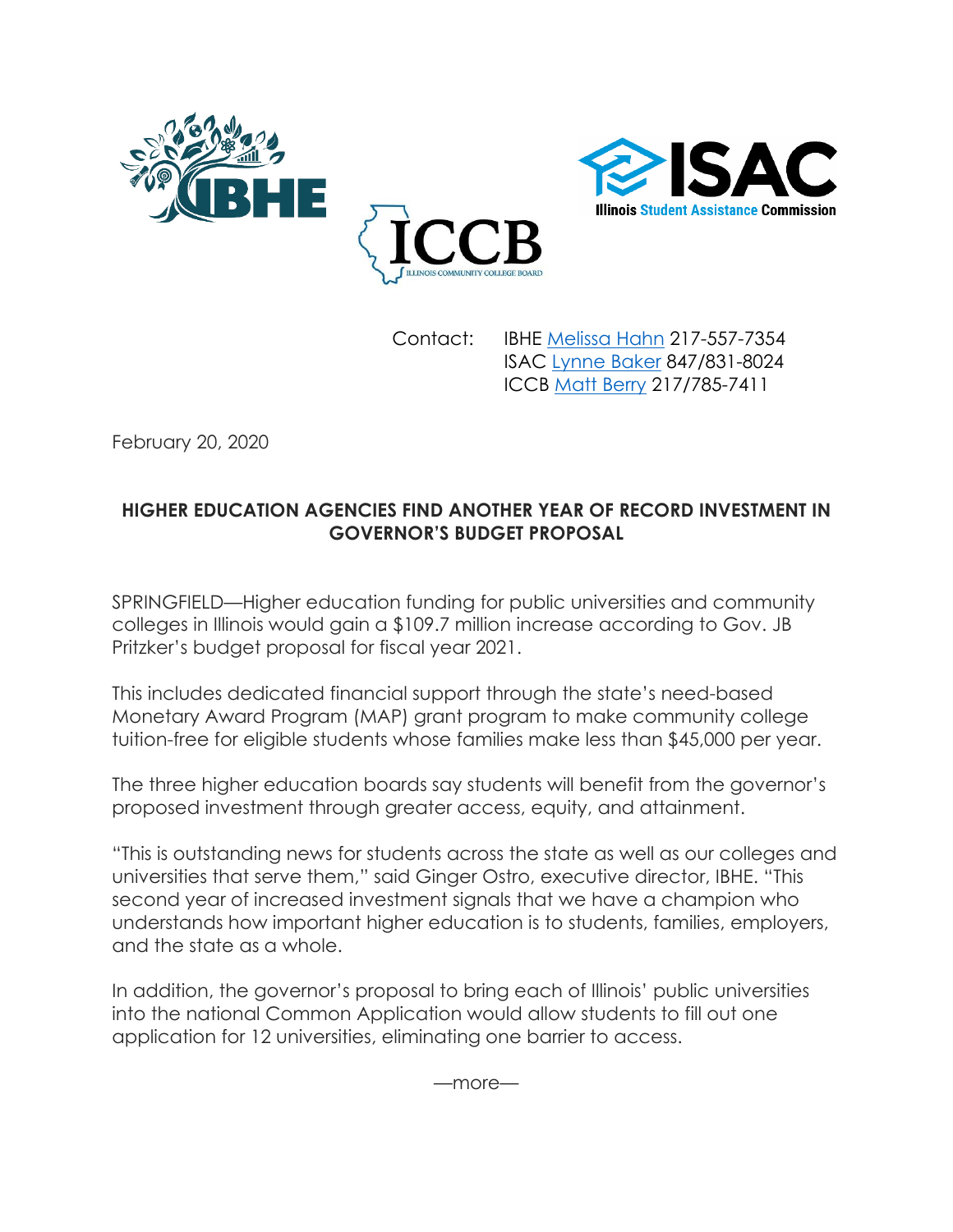The overall higher education budget proposal totals \$2.178 billion, which would reflect a 5.4 percent increase over the current year's budget.

Increases would include:

- \$55.6 million (5 percent) for public universities
- \$14.9 million (5 percent) for community colleges and adult education
- \$50 million for MAP
- \$1 million to convert all Illinois public universities to the national Common **Application**

"The governor's commitment to an additional \$50 million for MAP can truly change the trajectory for college access in Illinois," said Eric Zarnikow, executive director of the Illinois Student Assistance Commission (ISAC), the state's college access *and financial* aid agency. "An appropriation of \$501 million for MAP in FY 2021 will, for the first time in decades, allow us to provide a MAP award to nearly all MAP-eligible students. Expanded funding for MAP is critical as Illinois invests in low-income students."

A MAP set aside for community college students will mean that 15 percent (\$75 million) of MAP dollars will be used specifically for that group of learners. "The investment in a MAP set aside for community college students is a commitment to equity, access and attainment for working families in Illinois," said Brian Durham, executive director of the Illinois Community College Board. "This set aside will allow community college students to make decisions knowing they will have the support of the state."

The governor's suggested increase in MAP would make community college tuition-free for all MAP-eligible students with family income under \$45,000 who also receive a federal Pell Grant. Overall, increased MAP funding will extend assistance to an additional 20,000 students, which is over and above the 10,000 additional MAP and AIM HIGH students who are being funded in this fiscal year.

His budget also provides funding for statewide implementation of the national Common Application. Streamlining the application process for the state's public, four-year universities will allow students to use just one form to apply to all. "It's a way to make the application process simpler for students," said Ostro.

—more—